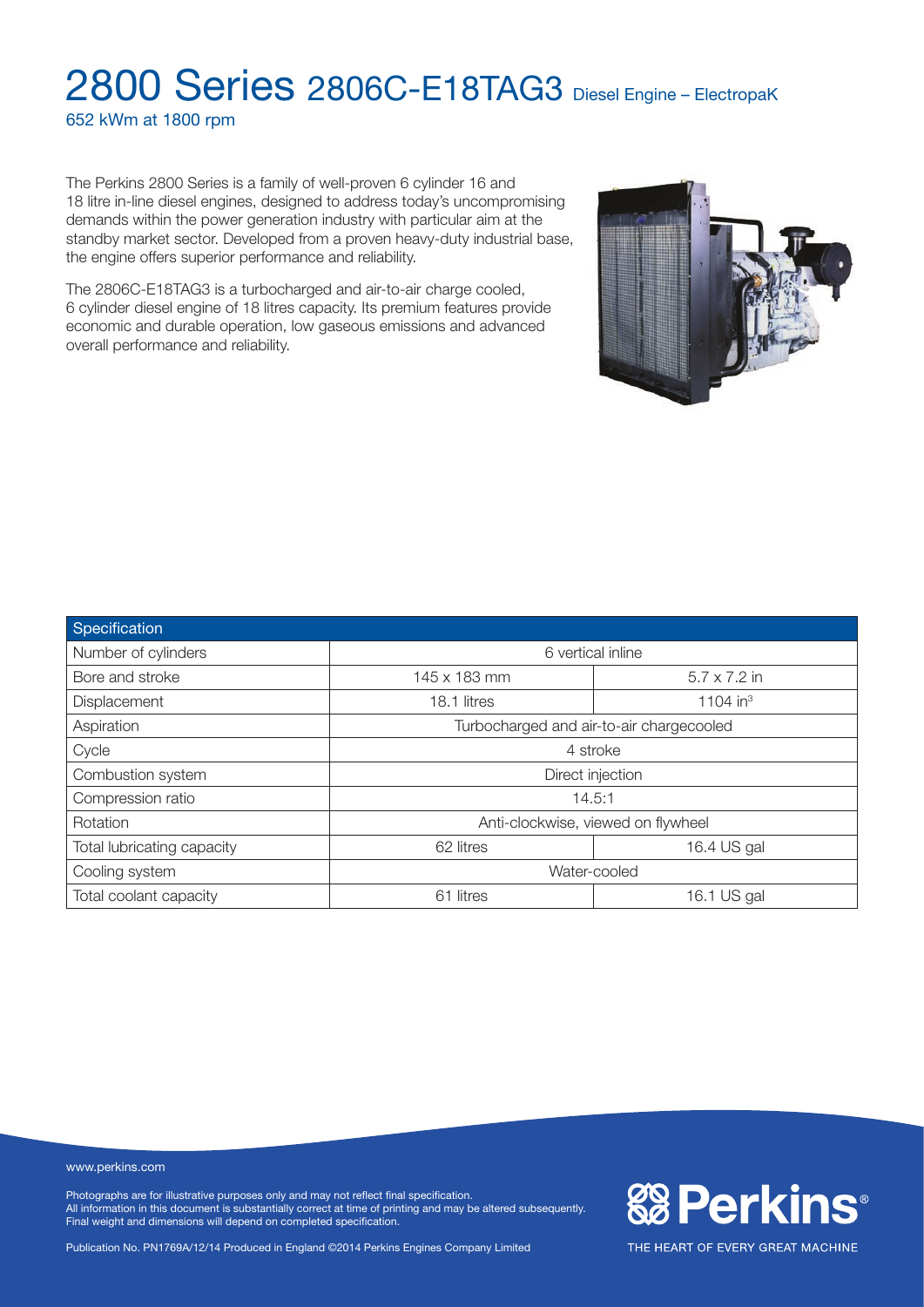652 kWm at 1800 rpm

# Features and benefits

### Economic power

- Mechanically operated unit fuel injectors with electronic control combined with carefully matched turbocharging give excellent fuel atomisation and combustion with optimum economy
- Low emissions result from electronic control of fuel injected

#### Reliable power

- Developed and tested using the latest engineering techniques and finite element analysis for high reliability, low oil usage and low wear rates
- High compression ratios also ensure clean rapid starting in all conditions
- <sup>l</sup> Perkins global product support is designed to enhance the customer experience of owning a Perkins powered machine. We deliver this through the quality of our distribution network, extensive global coverage and a range of Perkins supported OEM partnership options. So whether you are an end-user or an equipment manufacturer our engine expertise is essential to your success

### Compact, clean and efficient power

- Exceptional power to weight ratio and compact size give optimum power density with easier installation and cost effective transportation
- Designed to provide excellent service access for ease of maintenance

### Product support

- Perkins actively pursues product support excellence by ensuring our distribution network invest in their territory strengthening relationships and providing more value to you, our customer
- Through an experienced global network of distributors and dealers, fully trained engine experts deliver total service support around the clock, 365 days a year. They have a comprehensive suite of web based tools at their fingertips covering technical information, parts identification and ordering systems, all dedicated to maximising the productivity of your engine
- <sup>l</sup> Throughout the entire life of a Perkins engine, we provide access to genuine OE specification parts and service. We give 100% reassurance that you receive the very best in terms of quality for lowest possible cost .. wherever your Perkins powered machine is operating in the world

*Certified against the requirements of EPA Tier 2 (EPA40CR Part 89 Tier 2) legislation for non-road mobile machinery, powered by constant speed engines.*

www.perkins.com

Photographs are for illustrative purposes only and may not reflect final specification. All information in this document is substantially correct at time of printing and may be altered subsequently. Final weight and dimensions will depend on completed specification.

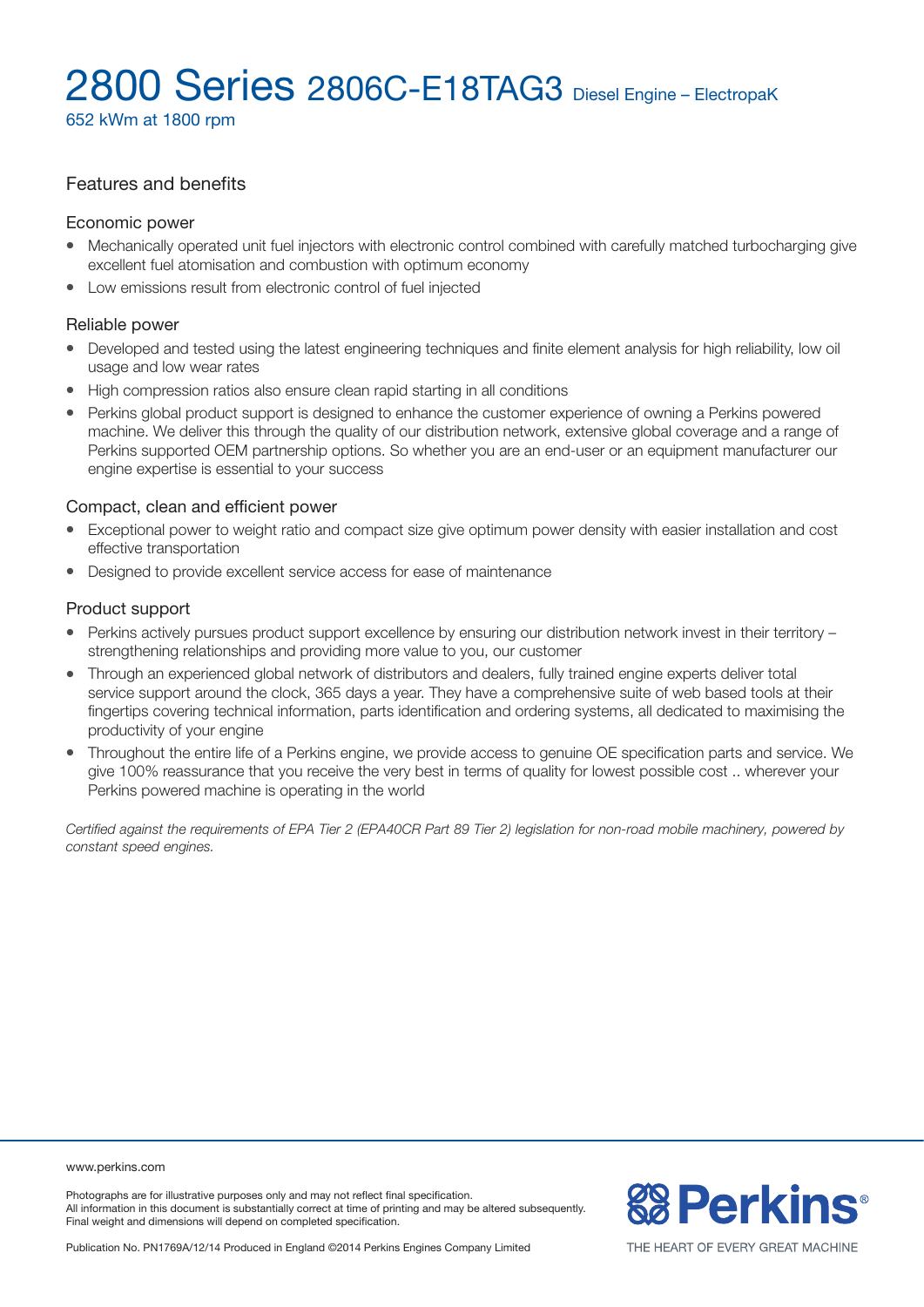652 kWm at 1800 rpm

# Technical information

## Air inlet

• Mounted air filter

## Fuel system

- Mechanically actuated electronically controlled unit fuel injectors with full authority electronic control
- Governing to ISO 8528-5 class G2 with isochronous capability
- Replaceable 'Ecoplus' fuel filter elements with primary filter/water separator
- Fuel cooler

# Lubrication system

- Wet sump with filler and dipstick
- Full-flow replaceable 'Ecoplus' filter
- Oil cooler integral with filter header

## Cooling system

- Gear-driven circulating pump
- Mounted belt-driven pusher fan
- Radiator incorporating air-to-air charge cooler, (supplied loose)
- System designed for ambients up to 50°C
- Low coolant level switch

# Electrical equipment

- 24 volt starter motor and 24 volt 70 amp alternator with DC output
- ECM mounted on engine with wiring looms and sensors
- 3 level engine protection system

# Flywheel and housing

- High inertia flywheel to SAE J620 size 18
- SAE '0' flywheel housing

### **Mountings**

• Front engine mounting bracket

### Literature

• User's Handbook

# Optional equipment

- 110 volt/240 volt immersion heater
- Additional speed sensor
- Temperature and pressure sensors for gauges
- Electric hours counter
- Air filter rain hood
- Twin starters/facility for second starter
- Tool kit

#### www.perkins.com

Photographs are for illustrative purposes only and may not reflect final specification. All information in this document is substantially correct at time of printing and may be altered subsequently. Final weight and dimensions will depend on completed specification.

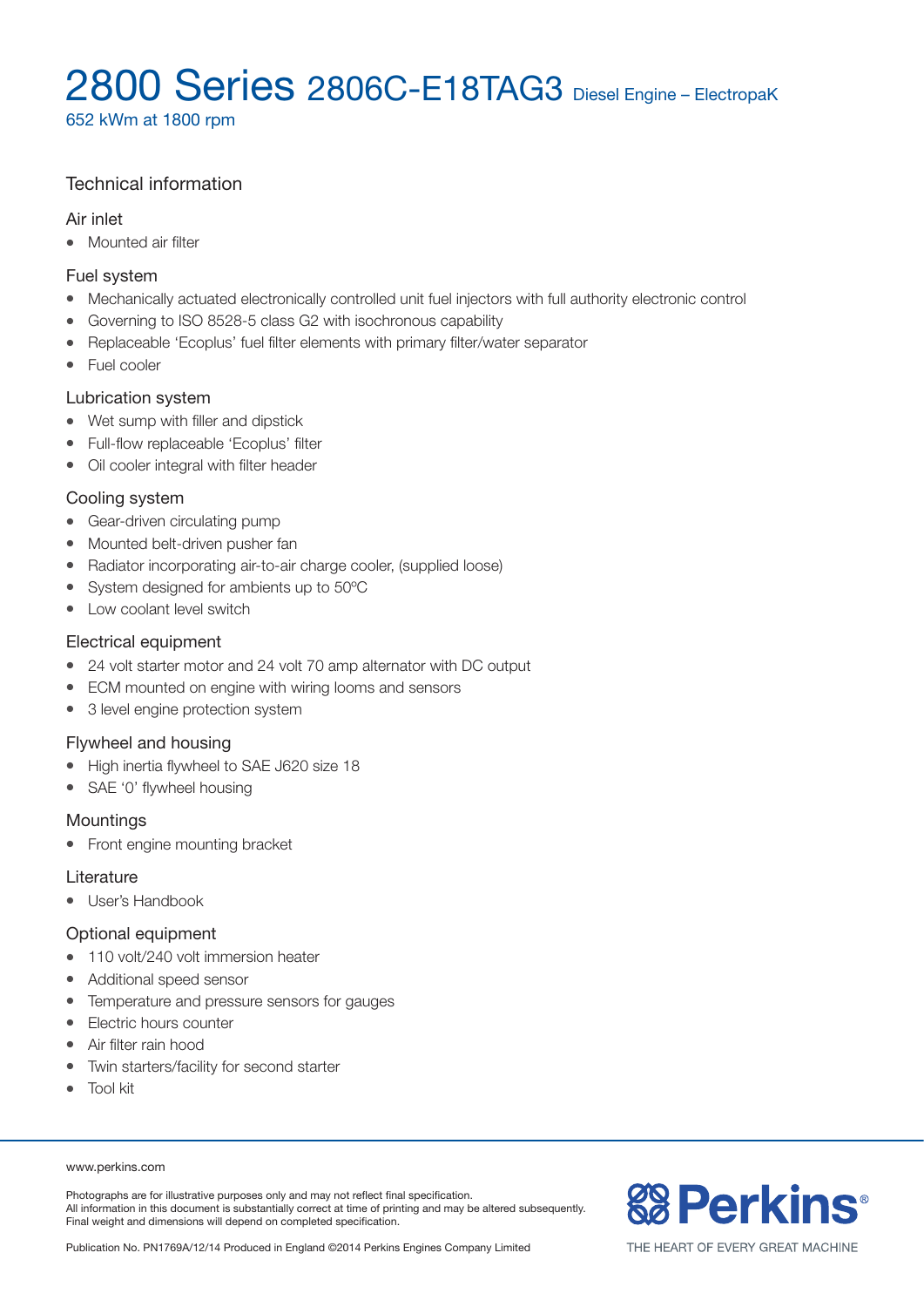652 kWm at 1800 rpm



| Engine package weights and dimensions |         |          |  |  |  |
|---------------------------------------|---------|----------|--|--|--|
| Length                                | 2545 mm | $100$ in |  |  |  |
| Width                                 | 1536 mm | 60.5 in  |  |  |  |
| Height                                | 1808 mm | 71 in    |  |  |  |
| Weight (dry)                          | 2050 kg | 4519 lb  |  |  |  |

www.perkins.com

Photographs are for illustrative purposes only and may not reflect final specification. All information in this document is substantially correct at time of printing and may be altered subsequently. Final weight and dimensions will depend on completed specification.

Publication No. PN1769A/12/14 Produced in England ©2014 Perkins Engines Company Limited